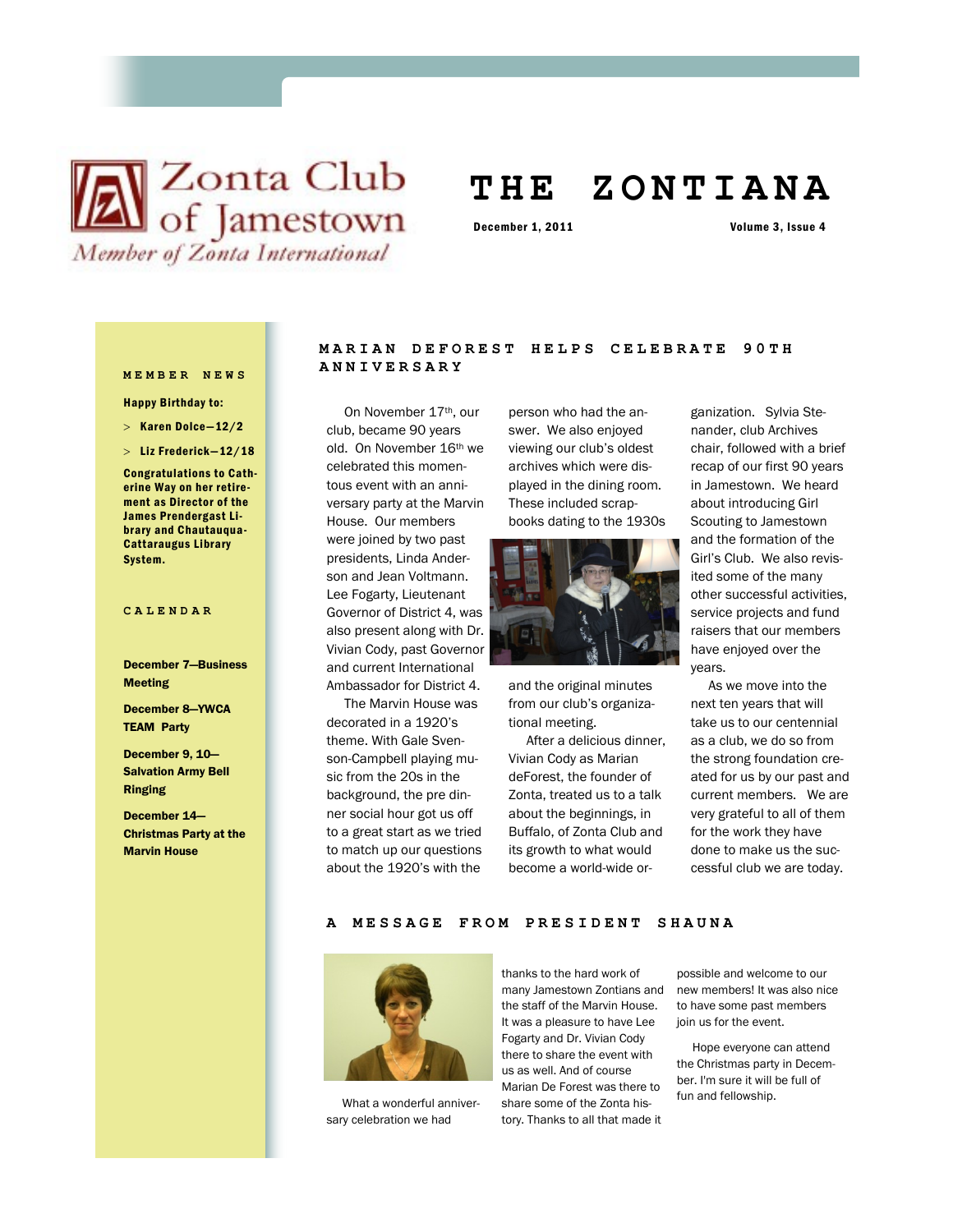**Bring nonperishable food items to either December meeting for the food pantry.**

**Bring small gift donations (approx. \$5) to the December 7th meeting for JNP children to purchase for their parents at Santa's Secret Shop on December 10th.**

**If you have one or more of the books that were recommended for club reading in the past and would like to share them in a club book exchange or library, give them to any LAA committee member (listed in the roster).**

#### **DECEMBER SERVICE OPPORTUNITI E S**

 'Tis the season, so the Service Committee has been especially busy. The club has only two meetings left before the Christmas and New Years holidays. The service committee is asking for donations of nonperishable food items which will be given to the local food pantry. Items will be collected at both December meetings. We are also asking for small gift donations (approx. \$5) for the children at Joint Neighborhood Project to purchase for their parents at their Santa's Secret Shop. This occurs on Saturday, December 10, so we can only collect items at the business meeting, December 7. We still have a few openings for bell ringing at Kmart on Friday, December 9 and Saturday December 10....so the sign up sheets will be going around again! The YWCA TEAM party is December 8 and volunteers are needed for that - a sign up sheet will be

circulated for that event. Lastly, the ANEW Agnes Home) is asking for baby/small children's toys which will be given to the children brought there with their moms who have been victims of domestic violence.

 So much to do, so much need. Please open your hearts to any or all of these deserving projects!

Merry Christmas!

#### **MEMBERSHIP MOMENT**

 Is there a special Lady you work with who would have a lot to add to our Zonta Club of Jamestown? Please extend an invitation to her to join us for a dinner and see if Zonta would be a good fit for her and her

talents!

 Let's not forget to take pride in the members we already have! I encourage you to send a Christmas card to two Zonta Sisters this year (that you haven't previously sent a card to)

just to say you care! We will strengthen our bonds and grow our club when we show our appreciation for each other!

Warm Regards,

Rosie

#### UPDATE FROM THE LAA COMMITTEE

 The LAA committee would like to remind Zonta members that on November 25th,2011 the Center for Women's Global Leadership will launch The 16 Days of Activism Against Gender Violence Campaign. The 16 Days Campaign is a global initiative that seeks to raise awareness at the local, national, and international levels regarding violence against women. The Campaign begins on November 25th to coincide with the International Day Against Violence Against Women. It ends on December 10th, International Human Rights Day. These dates symbolically link violence against

women and human rights. This years theme is " From Peace in the Home to Peace in the World: Let's Challenge Militarism and End Violence Against Women!". There are many events planned worldwide. Since 1991, the annual 16 Days Campaign has mobilized more than 3700 organizations in 164 countries to raise awareness about the pervasiveness of the multiple forms of violence women face. This Campaign has turned into a powerful platform to educate the public and governments about violence against women and human rights. The LAA committee

has decided to have a Public Service Announcement air during this time to support the campaign.

 We also wanted to let members know that the LAA committee will be doing the program in January. We would like to collect the books that members have from the past to set up an exchange or maybe create a library. If you have a book or books that you would like to be part of the exchange, please bring them to a meeting, and give them to any member of the LAA committee: Jody Lawson, Gale Svenson-Campbell, Jill Colburn, Mary Ann Spanos and Rosie Papalia.